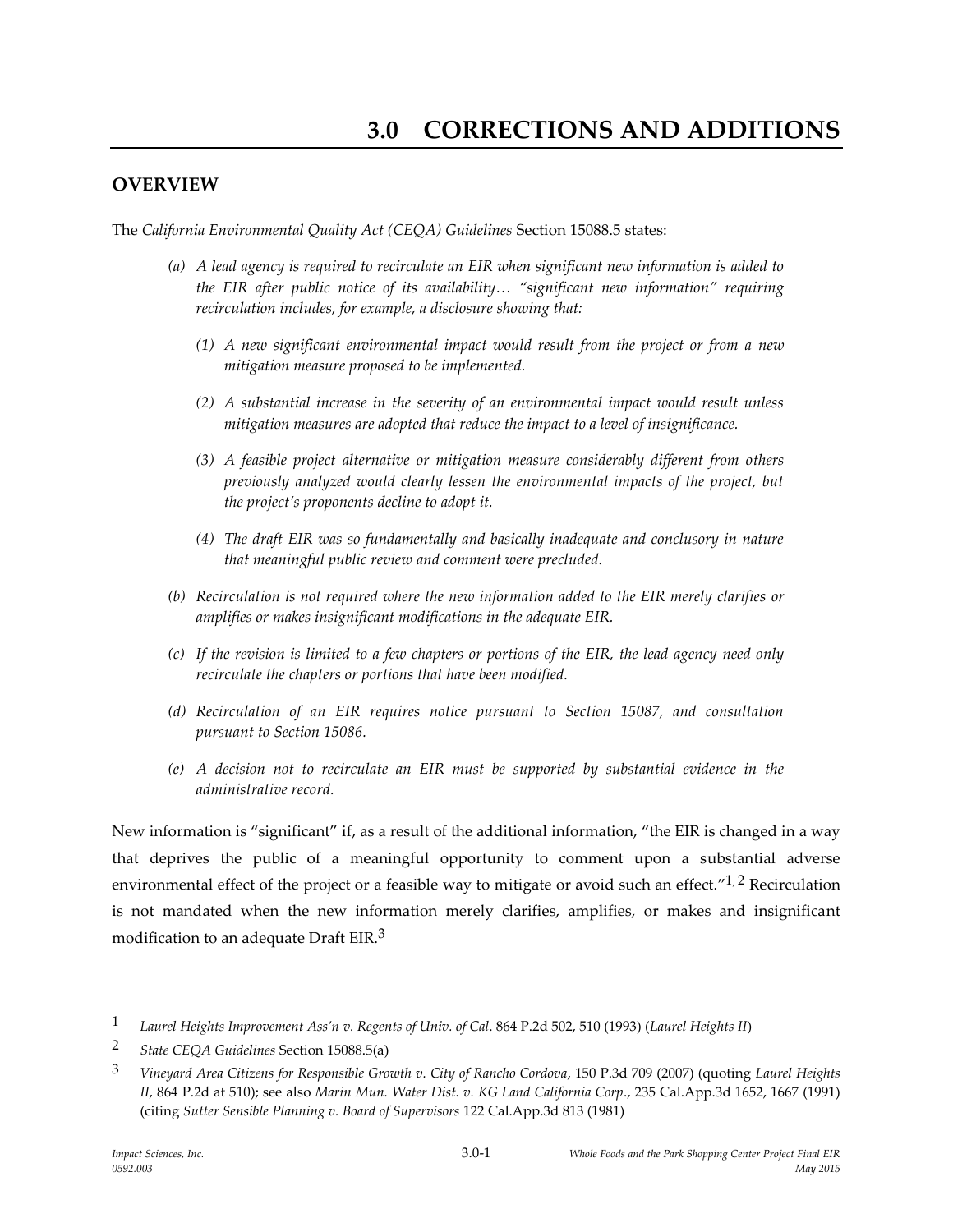In response to public comments received, clarifications to text of the Draft EIR, as well as staff-initiated text changes have been made. Additional information has been identified in comments on the Draft EIR and responded to in **Section 2.0, Responses to Comments**, of this Final EIR. These changes made since publication of the Draft EIR do not substantially affect the analysis contained in the Draft EIR, do not result in a substantial increase in the severity of a significant impact identified in the Draft EIR and do not change the conclusions in any way.

All of the public comments on the Draft EIR, as well as these Corrections and Additions to the Draft EIR have been carefully reviewed to determine whether recirculation of the Draft EIR is required. All of the new information in these corrections and additions to the Draft EIR, in the comments, and in the responses to comments merely clarify or amplify or make insignificant modifications to an adequate Draft EIR. Therefore, the Draft EIR need not be recirculated prior to certification.

## **CHANGES TO THE DRAFT EIR**

Changes to the Draft EIR are identified below by the corresponding Draft EIR section and subsection, if applicable, and the page number. Additions are in underline and deletions are shown in strikethrough format.

## **Executive Summary**

Page ES-7, Table ES-2 is revised as follows:

| Feature              | Area                |
|----------------------|---------------------|
| On-grade landscaping | 32,849 square feet  |
| Tree canopy          | 48,492 square feet  |
| Green walls          | 22,000 square feet  |
| Total                | 103,341 square feet |

**Table ES-2 Proposed Landscaping and Plantings**

*Note: The City of Malibu only counts on-grade landscaping toward the landscaping total, therefore a variance is required.* 

The text below Table ES-2 is revised as follows:

The term "Landscaped Landscaping Area" is not defined in the LCP. The definition of Landscaped Area in the city's Landscape Water Conservation Ordinance (9.22.020 Definitions), however, does include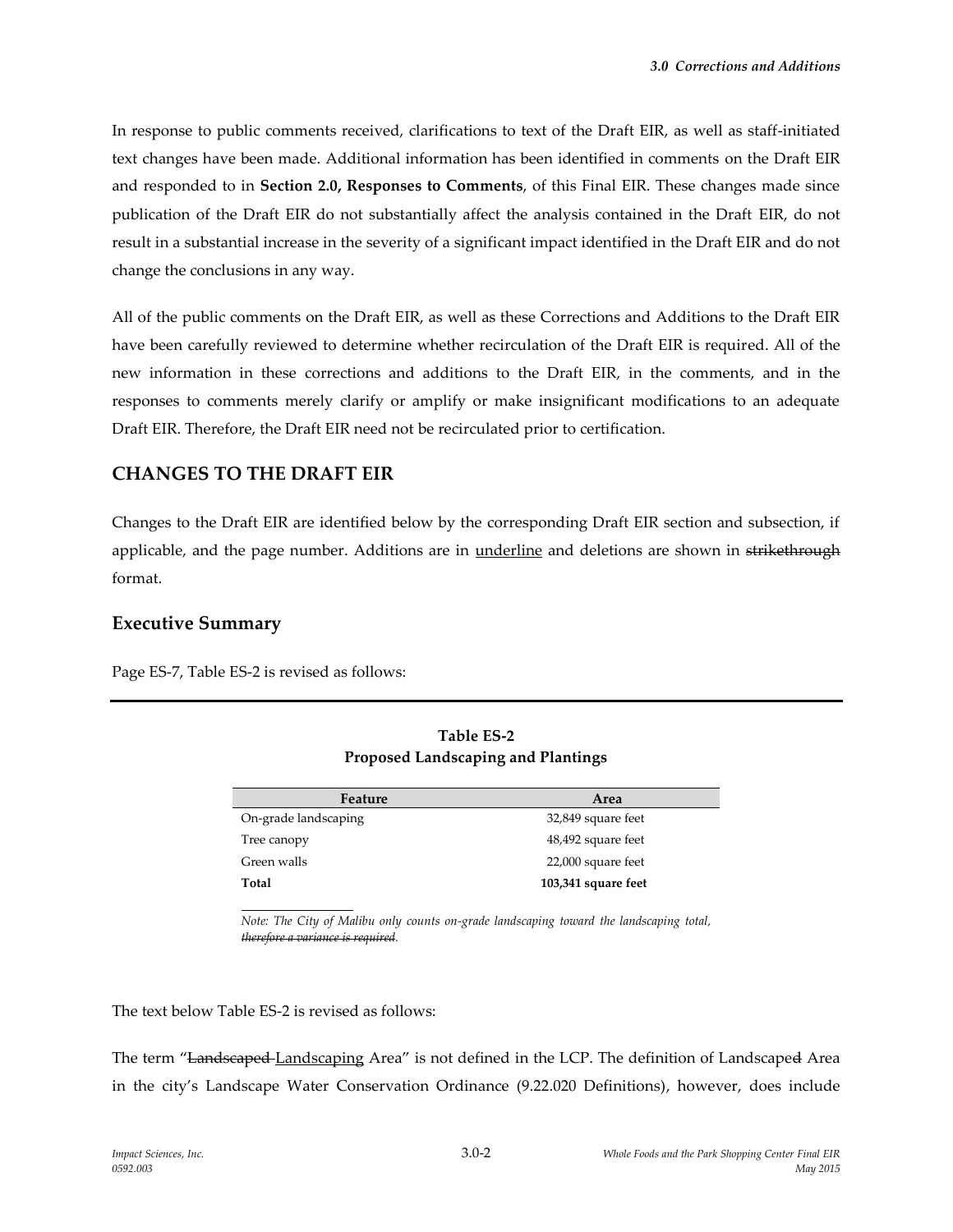walls and fences, which are part of the landscape design features of the project per (Section 9.22.090 (A)(12.). The specific plan prepared for the proposed project further interprets establishes site-specific landscaping standards, including a list of permitted-functional landscape elements that can be counted toward the project's on-site percentage of landscaping, such as planter areas, tree canopy areasies and green walls, which could be included in the calculations. Under the modified site-specific landscaping standards this alternative interpretation, the project would provide greater Landscaped Area than required. However, should the decision makers determine that a more traditional interpretation of the landscape requirement is more appropriate for the site, the project applicant has requested a variance from the required Landscaped Area standards.

Mitigation Measure 3.13-1 in Table ES-3 is revised as follows:

**3.13-1:** The project applicant shall contribute its pro-rata share of the costs associated with the intersection improvements required at Pacific Coast Highway and Cross Creek Road, which are currently underling review by the City of Malibu Planning Department (CDP No. 14-036). These intersection improvements shall consist of the construction of an additional westbound right-turn lane to provide additional right-turn capacity. **Figure 3.13-17, Traffic Mitigation Plan, Cross Creek Road & Pacific Coast Highway,** illustrates the design of the Cross Creek Road/Pacific Coast Highway intersection improvement. The pro-rata share of the improvement costs shall be determined by the City of Malibu prior to the issuance of building permits. The percentage fair-share contribution shall be calculated using the total trips generated by the proposed project divided by the total "new" traffic, which is the net increase in traffic volume from all proposed projects and growth. The cost of mitigation shall be calculated using verifiable cost estimates from reliable and recognized sources. The fair-share cost of mitigation shall be calculated using the following formula:

| $P=T/(TB-TE)$ where,                                                                                                |
|---------------------------------------------------------------------------------------------------------------------|
| $P=$ Fair share of the project's impact                                                                             |
| T= The vehicle trips generated by the project during the peak hour of the adjacent intersection/roadway facility    |
| in vehicles per hour                                                                                                |
| $TB$ = The forecasted traffic volume on the impacted intersection/roadway facility for the analysis scenario (vph)  |
| $TE$ = The traffic volume existing on the impacted roadway facility (vph)                                           |
| The City shall verify that all pro rata funds have been received for the improvements prior to issuance of building |

The City shall verify that all pro-rata funds have been received for the improvements prior to issuance of building permits. Additionally, the City shall verify that the improvements have been constructed prior to final Planning Department inspection.

Mitigation Measure 3.13-2 in Table ES-3 is revised as follows:

**3.13-2:** The project applicant shall contribute its pro-rata share of the costs associated with roadway improvements at the intersection of Malibu Canyon Road and Pacific Coast Highway. The improvements shall consist of restriping the south leg of the intersection to include a left-turn lane, one through lane and one right-turn lane. In addition, the project applicant shall fund traffic signal improvements for the intersection consisting of installing a northbound right turn overlap phase to run concurrently with the westbound left turn phase. Prior to construction, all applicable permits shall be obtained from Caltrans. **Figure 3.13-18, Traffic Mitigation Plan, Malibu Canyon Road & Pacific Coast Highway**, illustrates the design of the Malibu Canyon Road and Pacific Coast Highway intersection improvements. The pro-rata share of the improvement costs shall be determined by the City of Malibu prior to the issuance of building permits. The percentage fair-share contribution shall be calculated using the total trips generated by the proposed project divided by the total "new" traffic, which is the net increase in traffic volume from all proposed projects and growth. The cost of mitigation shall be calculated using verifiable cost estimates from reliable and recognized sources. The fair-share cost of mitigation shall be calculated using the following formula:

P=T/(TB-TE) where, P= Fair share of the project's impact T= The vehicle trips generated by the project during the peak hour of the adjacent intersection/roadway facility in vehicles per hour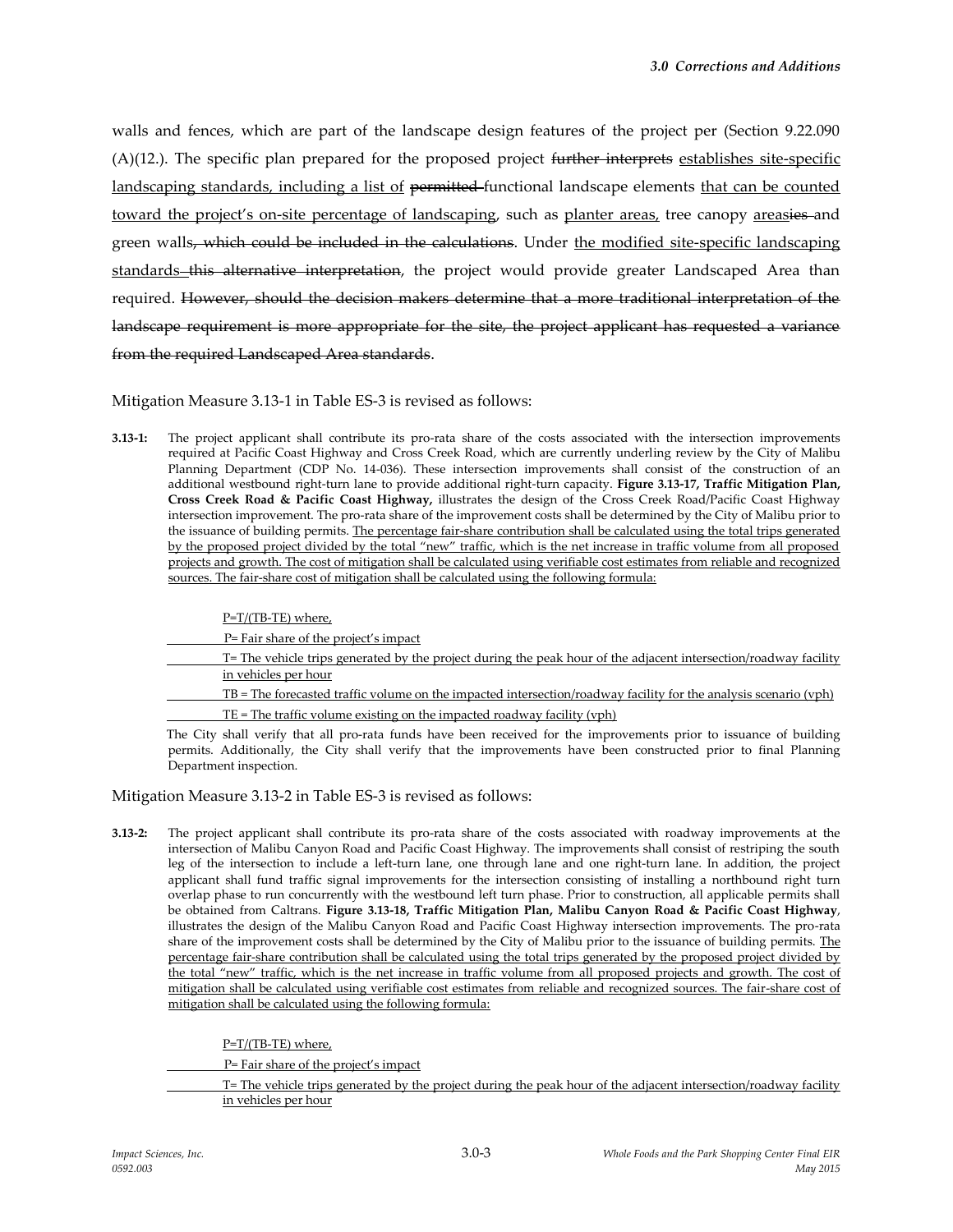TB = The forecasted traffic volume on the impacted intersection/roadway facility for the analysis scenario (vph) TE = The traffic volume existing on the impacted roadway facility (vph)

The City shall verify that all pro-rata funds have been received for the improvements prior to the issuance of building permits. Additionally, the City shall verify that the improvements have been constructed prior to final Planning Department inspection.

Mitigation Measure 3.13-3 in Table ES-3 is revised as follows:

**3.13-3:** The project applicant shall fund the construction of dual eastbound left-turn lanes at the eastbound approach to the intersection of Pacific Coast Highway and Webb Way. Prior to construction, all applicable permits shall be obtained from Caltrans. **Figure 3.13-19, Traffic Mitigation Plan, Webb Way & Pacific Coast Highway**, illustrates the design of the Pacific Coast Highway intersection improvements. The pro-rata share of the improvement costs shall be determined by the City of Malibu prior to the issuance of building permits. The percentage fair-share contribution shall be calculated using the total trips generated by the proposed project divided by the total "new" traffic, which is the net increase in traffic volume from all proposed projects and growth. The cost of mitigation shall be calculated using verifiable cost estimates from reliable and recognized sources. The fair-share cost of mitigation shall be calculated using the following formula:

| $P=T/(TB-TE)$ where,                                                                                               |
|--------------------------------------------------------------------------------------------------------------------|
| P= Fair share of the project's impact                                                                              |
| T= The vehicle trips generated by the project during the peak hour of the adjacent intersection/roadway facility   |
| in vehicles per hour                                                                                               |
| $TB$ = The forecasted traffic volume on the impacted intersection/roadway facility for the analysis scenario (vph) |
| $TE = The traffic volume existing on the impacted roadway facility (vph)$                                          |

The City shall verify that all pro-rata funds have been received for the improvements prior to issuance of building permits. Additionally, the City shall verify that the improvements have been constructed prior to final Planning Department inspection.

# **2.0 Project Description**

The text under the subheading Measure R on page 2.0-8 is revised as follows:

This measure requires voter-approval of specific plans for commercial and commercial-residential projects over 20,000 square feet, and (2) allows formula retail businesses<sup>4</sup> in tenant spaces between  $1,400$ square feet and 5,000 square feet in existing civic center shopping centers but imposes stricter requirements (including a 2,500-square-foot limit per business and a limit of 30 percent of shoppering center's tenants) on some such businesses in any new shopping center or existing ones outside the civic center.

The text on page 2.0-28 is revised as follows:

 $\overline{a}$ 

 $4$  Formula retail is considered any type of retail sales activity and/or retail service activity conducted within a retail establishment which, along with 10 or more other existing, operational retail establishments located within the United States, is required to maintain two or more of the following features: Standardized array of merchandise or menu items; Standardized décor; Uniform apparel; Standardized signage, a servicemark, or a trademark; Standardized color scheme; or Standardized façade.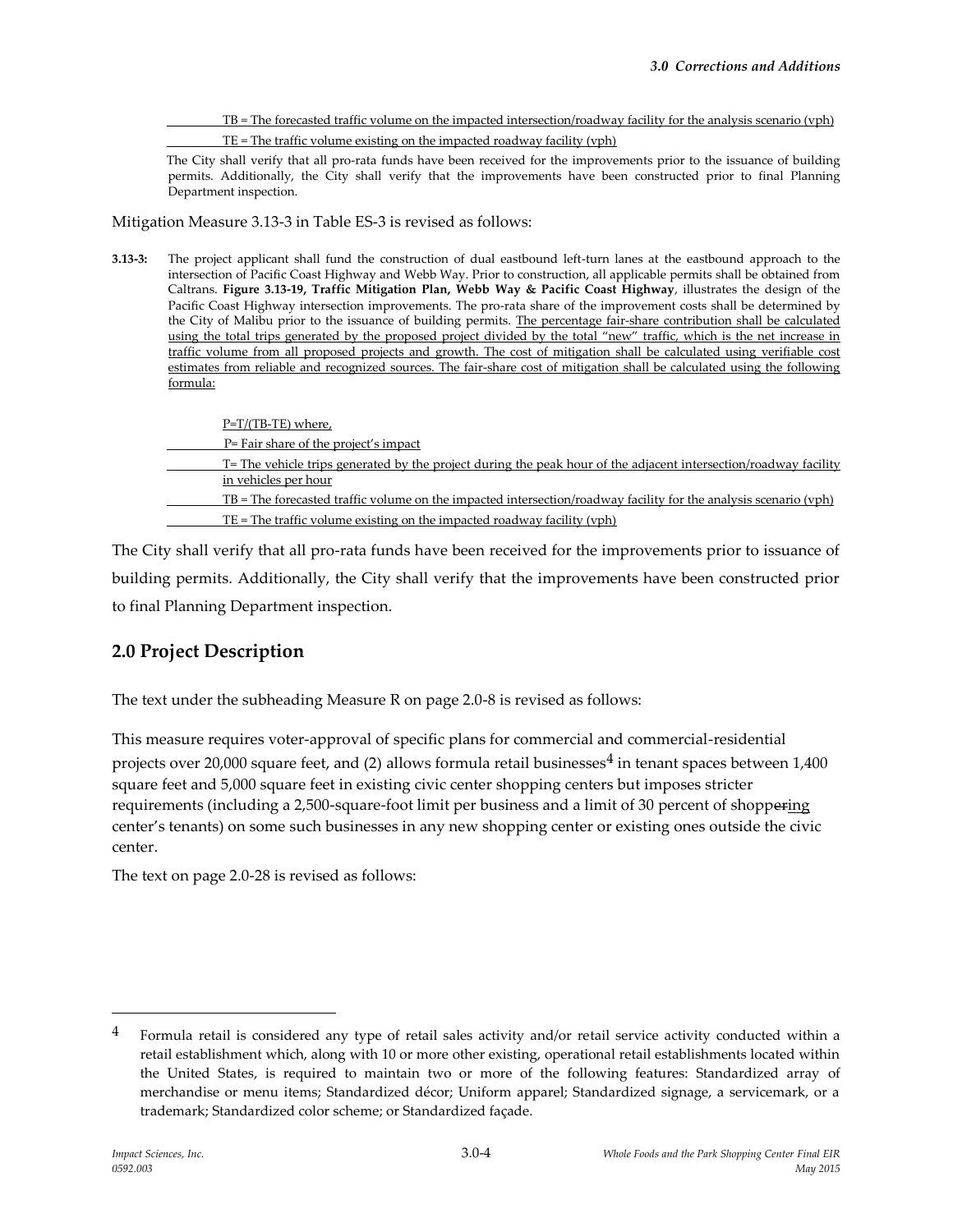| Feature              | Area                |
|----------------------|---------------------|
| On-grade landscaping | 32,849 square feet  |
| Tree canopy          | 48,492 square feet  |
| Green walls          | 22,000 square feet  |
| Total                | 103,341 square feet |

**Table 2.0-2 Proposed Landscaping and Plantings**

*Note: The City of Malibu only counts on-grade landscaping toward the on-site landscaping requirement, therefore a variance is required.* 

The applicant also proposes to install and maintain approximately 4,500 square feet of landscape in the City's right of way (ROW) contiguous to the property along Civic Center Way. This landscaping within the City's right of way is also not included in the code required landscaping area calculations.

The term "Landscapeing Area" is not defined in the LCP. The definition of Landscaped Area in the City's Landscape Water Conservation Ordinance (9.22.020 Definitions) however does include walls and fences which are part of the landscape design features of the project per (Section 9.22.090 (A)(12.) The Specific Plan prepared for the proposed project <del>further interprets</del> establishes site specific landscaping standards, including a list of permitted-functional landscape elements that can be counted toward the project's onsite percentage of landscaping, such as planter areas, tree canopyies areas and green walls which could be included in the landscaped area calculations. Under the modified site-specific landscaping standards, the project would provide greater Landscaped Area than required. However, should the decision makers determine that a more traditional interpretation of the landscape requirement is more appropriate for the site, the project applicant has requested a variance from the required Landscaped Areas standards.

The following footnote is added to the bottom of page 2.0-28 as a footnote to the statement in the last paragraph regarding 50 foot diameter canopy coverage:

# Open Space/Landscaping Plans Tree Canopy Diagram prepared by Goldman Firth Rossi Architects, December 2014.

The text on page 2.0-29 is revised as follows:

The project also proposes two play areas for children, a Kitchen Community Learning Garden, and several outdoor seating areas scattered throughout the project. The overall feel of the project would be applicant's goal for the project is to create a "park-like" setting, given the extensive tree canopy provided by through the planting of large-scale Sycamore trees, the green walls, and the on-grade planting areas.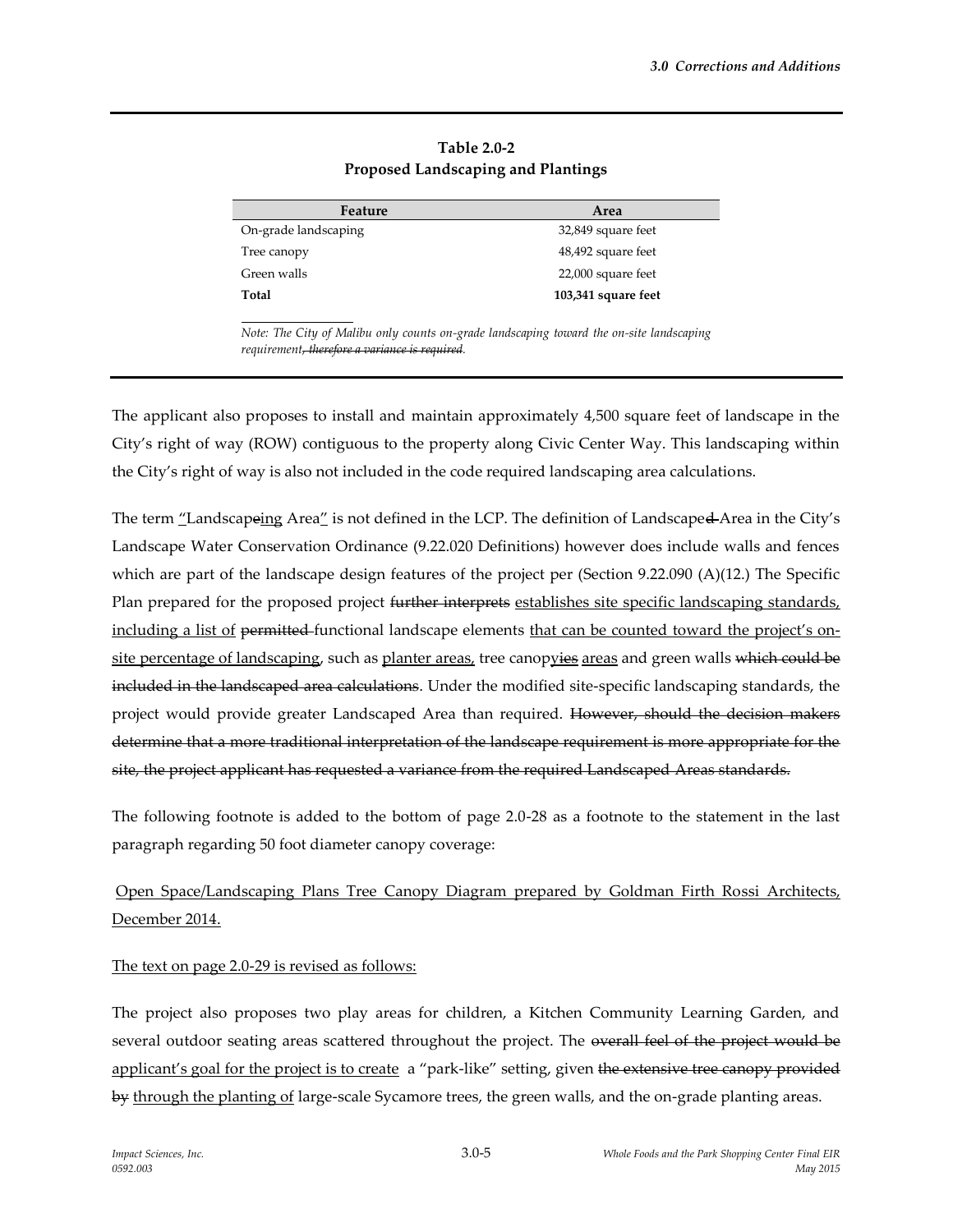### The text on page 2.0-31 is revised as follows:

**Specific Plan No. 15-001:** In conformance with Measure R (Malibu Municipal Code Section 17.02.045), a Specific Plan has been prepared for the project. The Specific Plan also was prepared under the authority of Government Code Sections 65450-65457 and the State of California Guidelines for the preparation of Specific Plans. The City of Malibu Local Coastal Plan (LCP) requires that 40 percent of the gross lot area constitutes Landscaped Area, or, in this case, 102,467 square feet. The Specific Plan prepared for the proposed project establishes site-specific landscaping standards, including a list of functional landscaping elements that can be counted toward the percentage of on-site landscaping. The ground based planter area included in the Landscaped Area calculations totals 32,849 square feet. In addition, with the inclusion of additional functional landscaped areas (planter areas, tree canopy coverage and green walls) the total landscaping would equal 103,341 square feet, or 40.3 percent of the gross lot area.

### **Functional Landscaped Area:**

| On-grade landscape:                                                                       | 32,849 sf   |
|-------------------------------------------------------------------------------------------|-------------|
| Tree Canopy                                                                               | 48, 492 sf  |
| <u>(outside on grade planters, open space and inside property lines):</u><br>Green Walls: | $22,000$ sf |
| Total:                                                                                    | 103, 341 sf |

*sf = square feet*

*Source: Whole Foods and the Park, Project Info and Site Plan, Goldman Firth Rossi Architects Plan Submittal, December 2014.*

Additionally, the project applicant proposes to install and maintain approximately 4,500 sf of landscape in the City's ROW contiguous to the property. This landscaping within the City's ROW has not been included in the code-required Landscaped Area calculation.

The text on page 2.0-32 has been revised as follows:

**Variance (VAR) No. 10-028**. A variance request to allow for the reduction in on-site landscaped areas was originally submitted as part of the proposed application materials. However, as described above, the Specific Plan proposes to establish site specific landscaping standards, including a list of functional landscaping elements that can be counted toward the percentage of on-site landscaping. The total area of on-site landscaping would comply with the proposed development standard. The originally requested variance is not supportable, nor is it now part of the project. The City of Malibu Local Coastal Plan (LCP) requires that 40 percent of the gross lot area constitute Landscaped Area, or, in this case, 102,467 square feet. The ground based planter area included in the Landscaped Area calculations totals 32,849 square feet and therefore a variance application has been submitted. However, with the inclusion of additional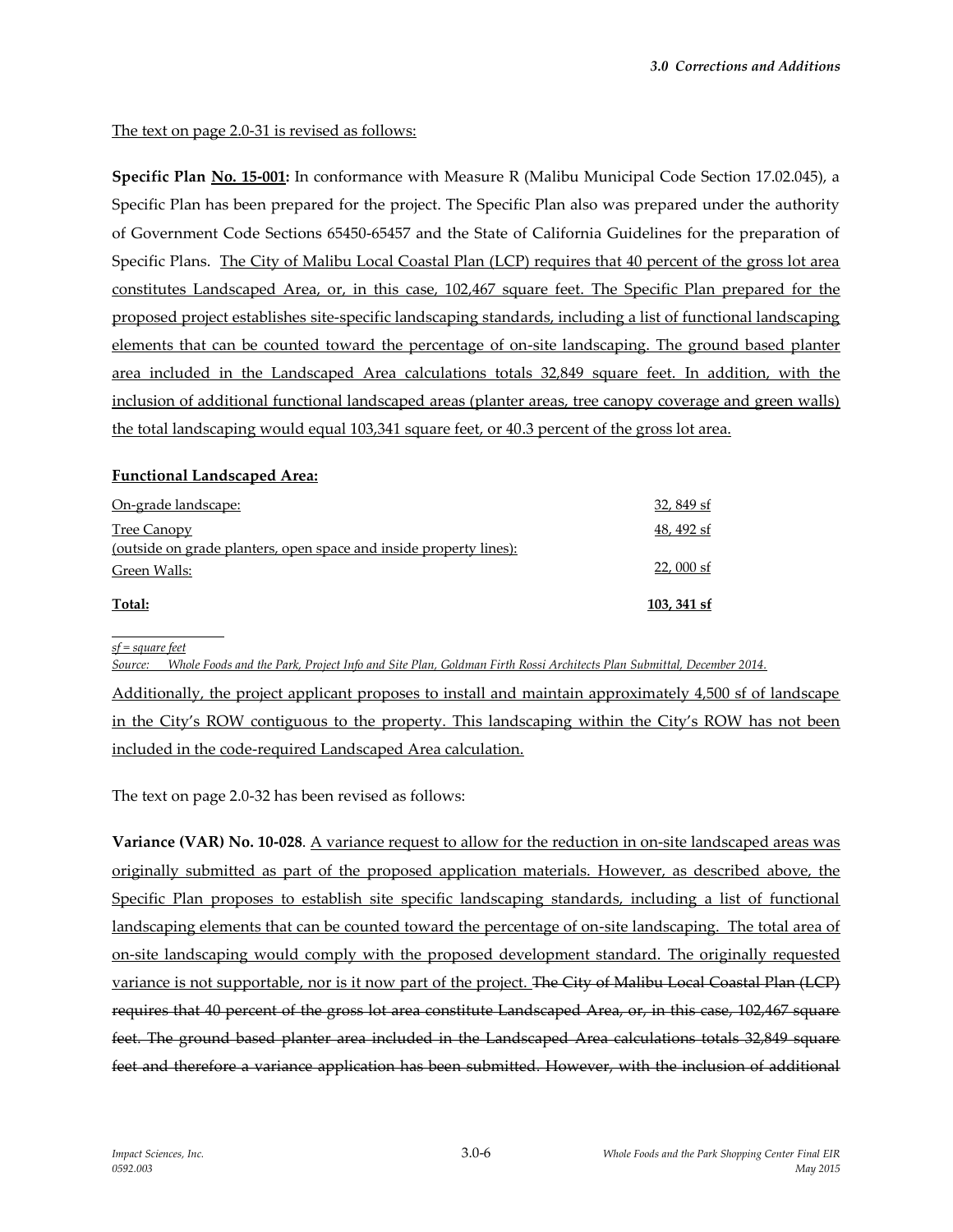functional landscaped areas (tree canopy coverage and green walls) the total landscaping would equal 103,341 square feet, or 40.3 percent of the gross lot area.

#### **Functional Landscaped Area:**

| On-grade landscape:                                                | $32,849$ sf            |
|--------------------------------------------------------------------|------------------------|
| <b>Tree Canopy</b>                                                 | 48, 492 sf             |
| (outside on grade planters, open space and inside property lines): |                        |
| Green Walls:                                                       | $22,000$ sf            |
| Total:                                                             | <del>103, 341 sf</del> |
|                                                                    |                        |

*sf = square feet*

*Source: Whole Foods and the Park, Variance Findings Reduction in Required Landscaped Area, Marny Randall, December 2014.*

Additionally, the project applicant proposes to install and maintain approximately 4,500 sf of landscape in the City's ROW contiguous to the property. This landscaping within the City's ROW has not been included in the code required Landscaped Area calculation.

#### 3.9 Land Use

The text on page 3.9-18 is revised as follows:

For clarification, because the MMC does not define "Landscaped Area," the Specific Plan prepared for the proposed project further interprets establishes site specific landscaping standards, including a list of the permitted functional landscape elements that can be counted towards the project's on-site percentage of landscaping, such as planter areas, tree canopyies areas, and green walls, which could be included in the calculations. Under alternative interpretation the modified landscaping standards, the project would provide greater Landscaped Area than required. However, should the decision makers determine that a more traditional interpretation of the landscape requirement is more appropriate for the site, a variance has been requested (Variance No. 10-028) for the reduced Landscaped Area.

The text on page 3.9-31 is revised as follows:

As the Specific Plan prepared for the proposed project demonstrates, following the granting of the requested discretional approvals (Coastal Development Permit No. 10-022, Civic Center Specific Plan No. 15-001, General Plan Amendment No. 11-001, Zoning Map Amendment No. 11-001, Lot Merger No. 10- 004, Conditional Use Permit No. 10 013, Site Plan Review No. 10-042, Site Plan Review No. 10-043, the Minor Modification request, Variance No. 10-028, and Variance No. 10-029) the proposed project would be consistent with applicable land use plans and zoning for the project site, the cumulative impact of the proposed project along with pending and approved projects would be less than significant.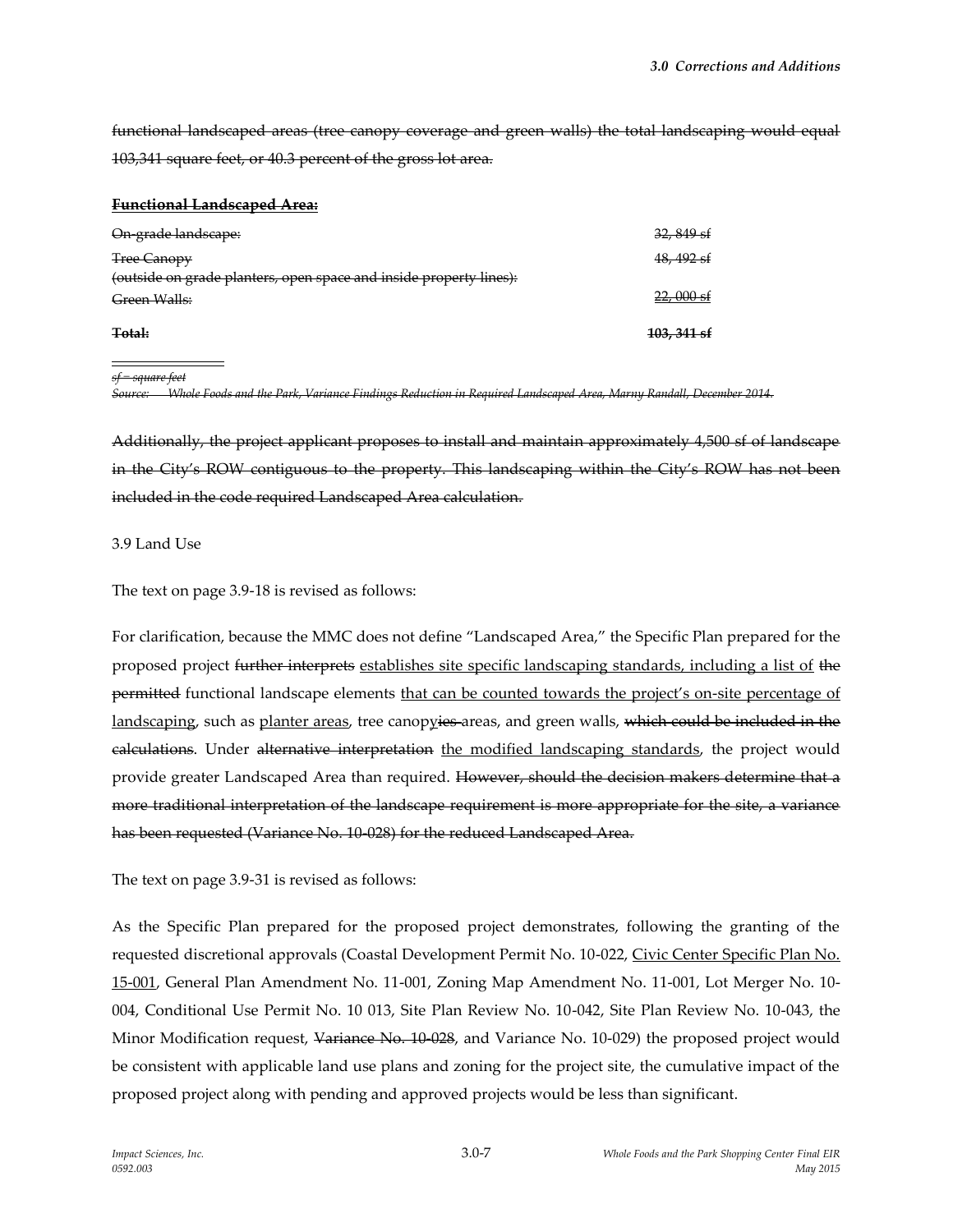# **3.11.1 Fire Protection**

### **ENVIRONMENTAL SETTING**

### **Existing Conditions**

Page 3.11.1-1, paragraph 1, sentences 3 and 4 are corrected and updated as follows:

The Department's operations are divided into nine operational Divisions, which are composed of 22 Battalions serving unincorporated areas of Los Angeles County and  $5758$  contract cities (including the City of Malibu). In 2012 2014, the LACFD responded to approximately 314,500 339,019 incidents, including about 7,650 8,187 fire incidents.

Page 3.11.1-1, paragraph 2, sentence 3 is updated as follows:

In 2013 2014, these stations responded to 2,538 2,419 incidents within the City of Malibu, including 47 63 fire incidents.

## **3.13 Transportation and Traffic**

Page 3.13-11, paragraph 2, under the heading of Intersection Operations is corrected as follows:

The Transportation Research Board's (TRB) 2000 Highway Capacity Manual (HCM) is the standard used for evaluating all types of LOS (e.g., signalized, unsignalized, freeway intersections). The V/C ratio and the average control delay are used to determine the intersection the LOS for signalized and unsignalized (e.g., stop sign controlled) intersections respectively.

Mitigation Measures 3.13-1, 3.13-2 and 3.13-3 are updated as follows:

**3.13-1:** The project applicant shall contribute its pro-rata share of the costs associated with the intersection improvements required at Pacific Coast Highway and Cross Creek Road, which are currently underling review by the City of Malibu Planning Department (CDP No. 14-036). These intersection improvements shall consist of the construction of an additional westbound right-turn lane along Pacific Coast Highway and incremental roadway widening west and east of the Pacific Coast Highway/Cross Creek Road to provide additional right-turn capacity. **Figure 3.13-17, Traffic Mitigation Plan, Cross Creek Road & Pacific Coast Highway,** illustrates the design of the Cross Creek Road/Pacific Coast Highway intersection improvement. The pro-rata share of the improvement costs shall be determined by the City of Malibu prior to the issuance of building permits. The percentage fair-share contribution shall be calculated using the total trips generated by the proposed project divided by the total "new" traffic, which is the net increase in traffic volume from all proposed projects and growth. The cost of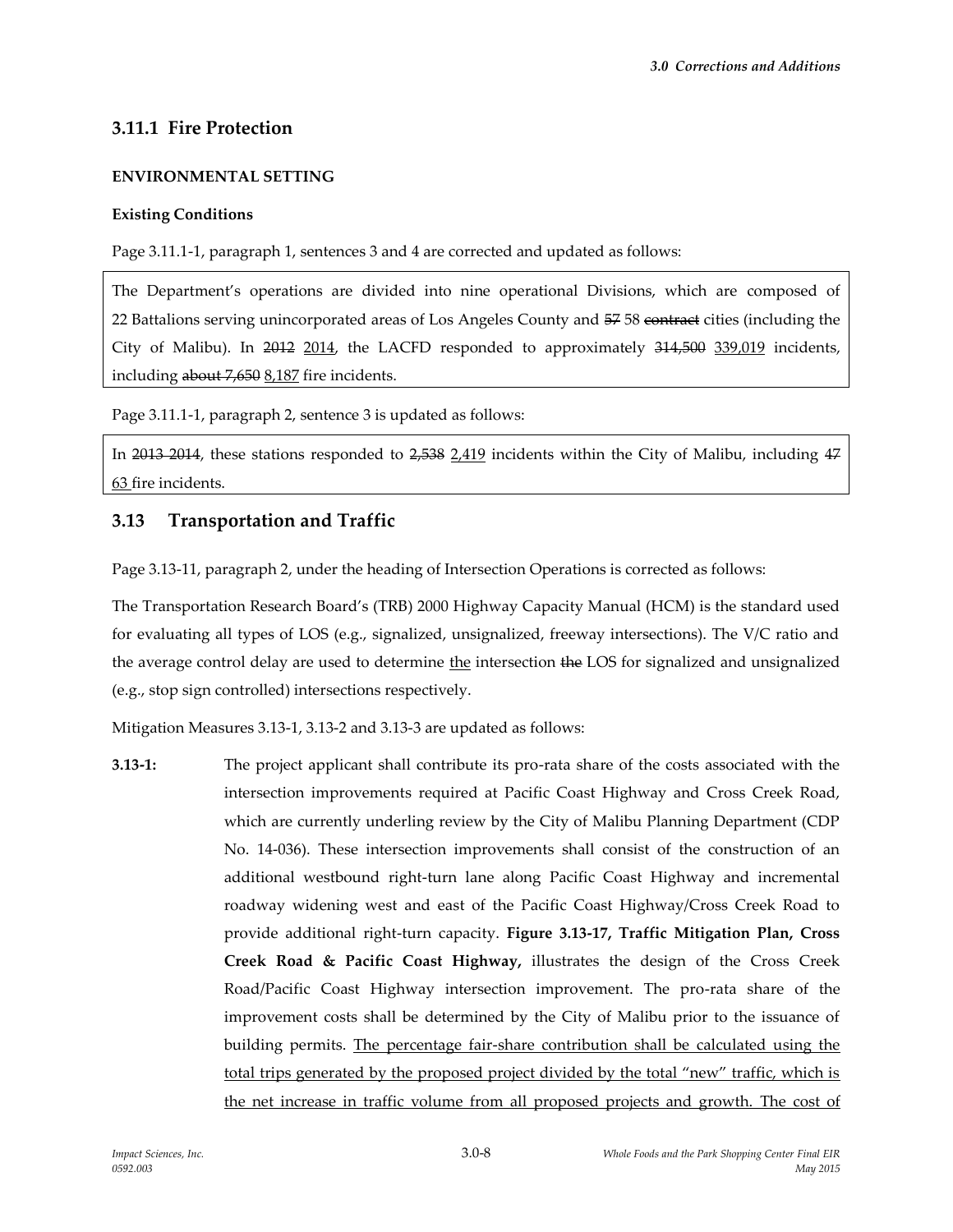| sources. The fair-share cost of mitigation shall be calculated using the following formula: |
|---------------------------------------------------------------------------------------------|
|                                                                                             |
| $P=T/(TB-TE)$ where,                                                                        |
| P= Fair share of the project's impact                                                       |
| T= The vehicle trips generated by the project during the peak hour of the                   |
| adjacent intersection/roadway facility in vehicles per hour                                 |
| $TB = The forecasted traffic volume on the impacted intersection/roadway facility$          |
| for the analysis scenario (vph)                                                             |
| $TE$ = The traffic volume existing on the impacted roadway facility (vph)                   |

The City shall verify that all pro-rata funds have been received for the improvements prior to issuance of building permits. Additionally, the City shall verify that the improvements have been constructed prior to final Planning Department inspection.

mitigation shall be calculated using verifiable cost estimates from reliable and recognized

**3.13-2:** The project applicant shall contribute its pro-rata share of the costs associated with roadway improvements at the intersection of Malibu Canyon Road and Pacific Coast Highway. The improvements shall consist of restriping the south leg of the intersection to include a left-turn lane, one through lane and one right-turn lane. In addition, the project applicant shall fund traffic signal improvements for the intersection consisting of installing a northbound right turn overlap phase to run concurrently with the westbound left turn phase. **Figure 3.13-18, Traffic Mitigation Plan, Malibu Canyon Road & Pacific Coast Highway**, illustrates the design of the Malibu Canyon Road and Pacific Coast Highway intersection improvements. The pro-rata share of the improvement costs shall be determined by the City of Malibu prior to the issuance of building permits. The percentage fair-share contribution shall be calculated using the total trips generated by the proposed project divided by the total "new" traffic, which is the net increase in traffic volume from all proposed projects and growth. The cost of mitigation shall be calculated using verifiable cost estimates from reliable and recognized sources. The fair-share cost of mitigation shall be calculated using the following formula:

P=T/(TB-TE) where,

P= Fair share of the project's impact

T= The vehicle trips generated by the project during the peak hour of the adjacent intersection/roadway facility in vehicles per hour

TB = The forecasted traffic volume on the impacted intersection/roadway facility for the analysis scenario (vph).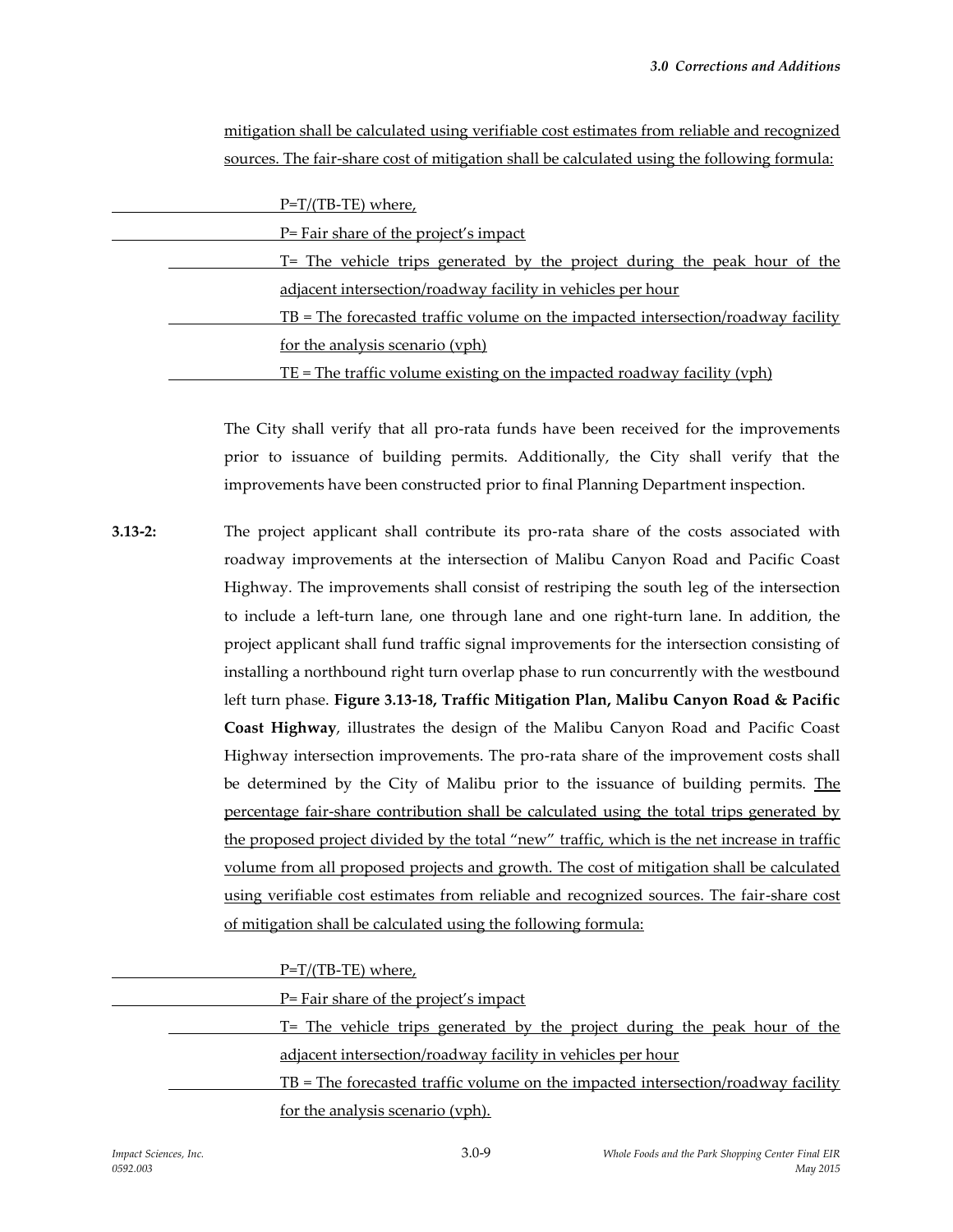#### TE = The traffic volume existing on the impacted roadway facility (vph).

The City shall verify that all pro-rata funds have been received for the improvements prior to issuance of building permits. Additionally, the City shall verify that the improvements have been constructed prior to final Planning Department inspection.

**3.13-3:** The project applicant shall fund the construction of dual eastbound left-turn lanes at the eastbound approach to the intersection of Pacific Coast Highway and Webb Way. Prior to construction, all applicable permits shall be obtained from Caltrans. **Figure 3.13-19, Traffic Mitigation Plan, Webb Way & Pacific Coast Highway**, illustrates the design of the Pacific Coast Highway intersection improvements. The pro-rata share of the improvement costs shall be determined by the City of Malibu prior to the issuance of building permits. The percentage fair-share contribution shall be calculated using the total trips generated by the proposed project divided by the total "new" traffic, which is the net increase in traffic volume from all proposed projects and growth. The cost of mitigation shall be calculated using verifiable cost estimates from reliable and recognized sources. The fair-share cost of mitigation shall be calculated using the following formula:

#### P=T/(TB-TE) where,

| P= Fair share of the project's impact                                                   |
|-----------------------------------------------------------------------------------------|
| T= The vehicle trips generated by the project during the peak hour of the               |
| adjacent intersection/roadway facility in vehicles per hour                             |
| <u>TB = The forecasted traffic volume on the impacted intersection/roadway facility</u> |
| for the analysis scenario (vph).                                                        |
| <u>TE = The traffic volume existing on the impacted roadway facility (vph).</u>         |

The City shall verify that all pro-rata funds have been received for the improvements prior to issuance of building permits. Additionally, the City shall verify that the improvements have been constructed prior to final Planning Department inspection.

Page 3.13-37, paragraph 1, under the heading of *Residual Impacts* is updated as follows:

It should be noted that the approved La Paz project is required to fully fund and physically construct improvements to the intersection of PCH/Cross Creek Road and PCH/Webb Way.

Page 3.13-37, paragraph 2, is updated as follows:

As shown in **Table 3.13-8, Future (2017) Traffic Conditions With Project + Mitigation,** and **Table 3.13-**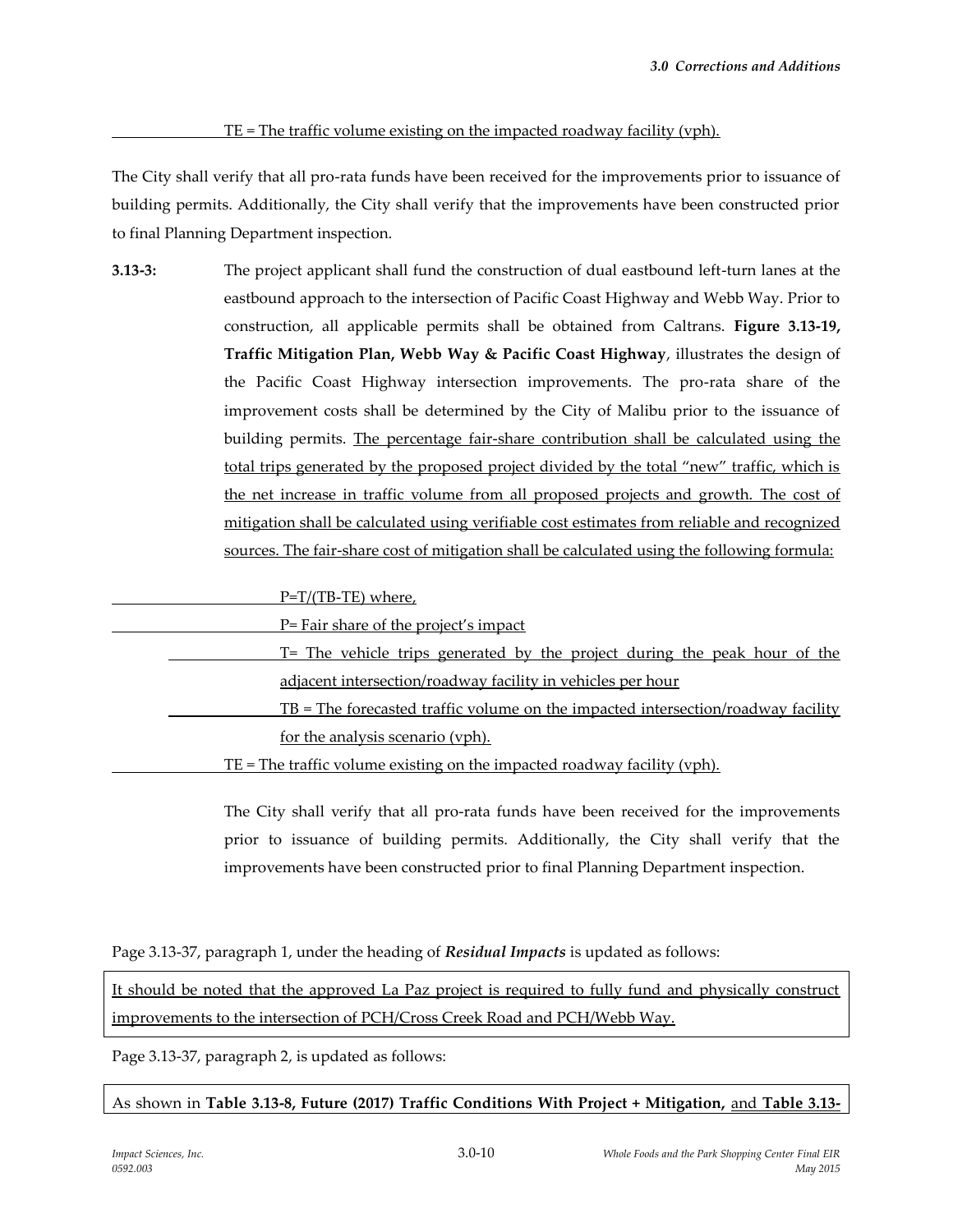**8(a), Future (2030) Traffic Conditions With Project + Mitigation** below, the impact at the intersections of Malibu Canyon Road and Pacific Coast Highway and the intersection of Webb Way and Pacific Coast Highway would be mitigated with the implementation of **Mitigation Measure 3.13-2** and **Mitigation Measure 3.13-3**. Implementation of **Mitigation Measure 3.13-1** would mitigate impacts at the intersection of Cross Creek Road and Pacific Coast Highway.

|     |                    |                  | <b>Without Project</b> |              | With Project + Mitigation |               |          |
|-----|--------------------|------------------|------------------------|--------------|---------------------------|---------------|----------|
| No. | Intersection       | Peak Hour        | V/C (Delay)            | <b>LOS</b>   | $V/C$ (Delay)             | <b>LOS</b>    | Impact   |
| 2.  | Malibu Canyon Rd   | Weekday AM       | 0.773                  | $\mathsf{C}$ | 0.776                     | $\mathcal{C}$ | $+0.003$ |
|     | Pacific Coast Hwy. | Weekday PM       | 0.810                  | D            | 0.814                     | D             | $+0.004$ |
|     |                    | Saturday Mid-day | 0.937                  | E            | 0.931                     | Ε             | $-0.005$ |
| 6   | Webb Way &         | Weekday AM       | 0.589                  | A            | 0.590                     | A             | $+0.001$ |
|     | Pacific Coast Hwy  | Weekday PM       | 0.843                  | D            | 0.802                     | D             | $-0.041$ |
|     |                    | Saturday Mid-day | 0.891                  | D            | 0.830                     | D             | $+0.061$ |
| 7   | Cross Creek Road & | Weekday AM       | 0.675                  | B            | 0.682                     | B             | $+0.007$ |
|     | Pacific Coast Hwy  | Weekday PM       | 0.976                  | E            | 0.887                     | D             | $-0.089$ |
|     |                    | Saturday Mid-day | 1.011                  | F            | 0.911                     | E             | $-0.100$ |

### **Table 3.13-8 Future (2017) Traffic Conditions With Project + Mitigation**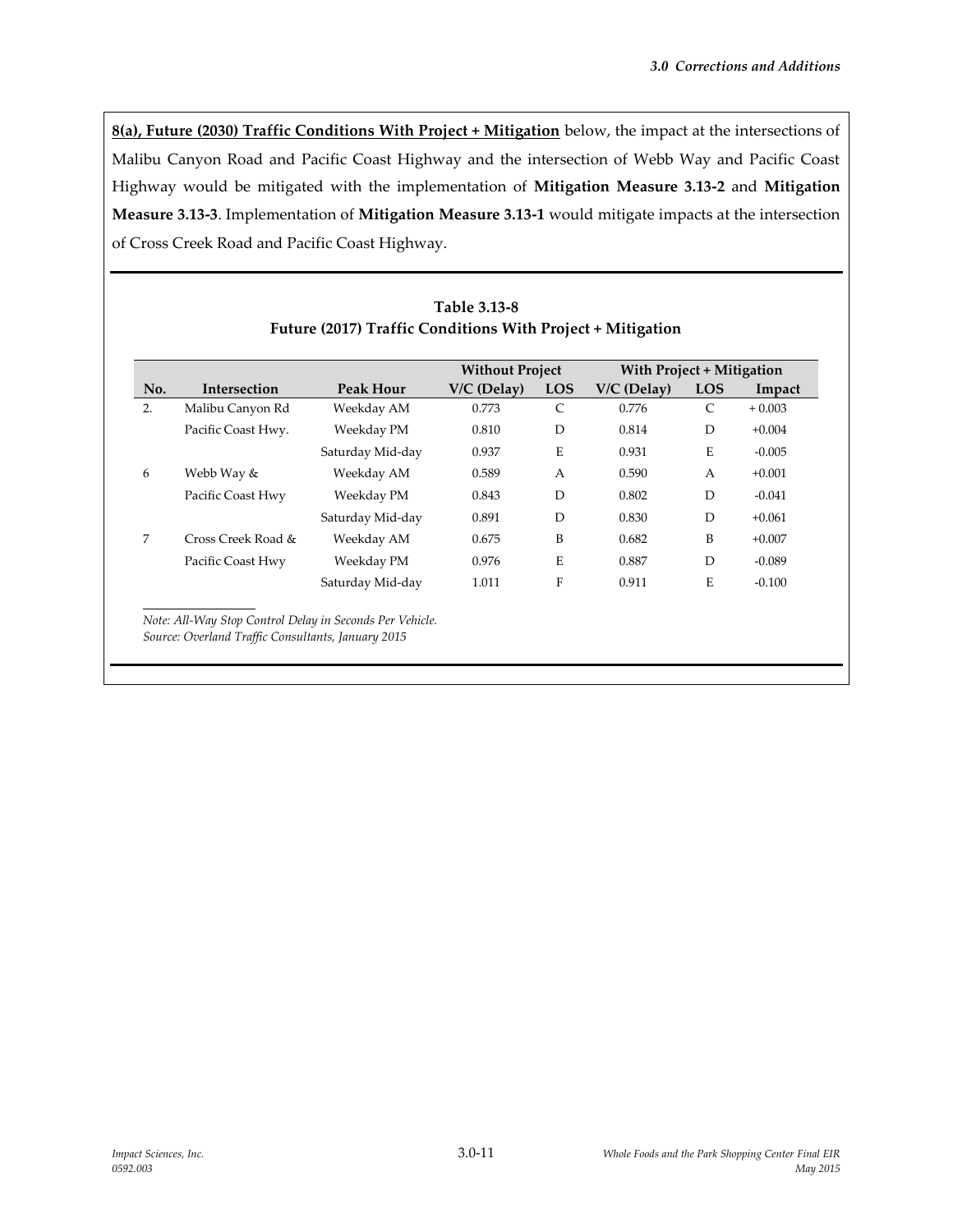|     |                    |                  | <b>Without Project</b> |                          | <b>With Project + Mitigation</b> |                          |          |
|-----|--------------------|------------------|------------------------|--------------------------|----------------------------------|--------------------------|----------|
| No. | Intersection       | Peak Hour        | $V/C$ (Delay)          | <b>LOS</b>               | $V/C$ (Delay)                    | $\underline{LOS}$        | Impact   |
| 2.  | Malibu Canyon Rd   | Weekday AM       | 0.781                  | $\overline{C}$           | 0.787                            | $\overline{\mathsf{C}}$  | $+0.006$ |
|     | Pacific Coast Hwy. | Weekday PM       | 0.822                  | $\overline{D}$           | 0.810                            | $\overline{D}$           | $-0.012$ |
|     |                    | Saturday Mid-day | 0.946                  | Ε                        | 0.940                            | E                        | $-0.006$ |
| 6   | Webb Way &         | Weekday AM       | 0.594                  | A                        | 0.595                            | $\Delta$                 | $+0.001$ |
|     | Pacific Coast Hwy  | Weekday PM       | 0.821                  | $\overline{D}$           | 0.783                            | $\overline{\mathsf{C}}$  | $-0.038$ |
|     |                    | Saturday Mid-day | 0.899                  | $\overline{D}$           | 0.838                            | $\overline{\mathsf{D}}$  | $-0.061$ |
| 7   | Cross Creek Road & | Weekday AM       | 0.681                  | $\underline{\mathbf{B}}$ | 0.688                            | $\underline{\mathbf{B}}$ | $+0.007$ |
|     | Pacific Coast Hwy  | Weekday PM       | 0.985                  | E                        | 0.895                            | $\overline{\mathsf{D}}$  | $-0.090$ |
|     |                    | Saturday Mid-day | 1.021                  | F                        | 0.919                            | $\mathbf E$              | $-0.102$ |
|     |                    |                  |                        |                          |                                  |                          |          |

#### 4.0 Alternatives

Page 4.0-31, the text at the top of page is revised as follows:

However, because the MMC does not define "Landscaped Area," the Specific Plan prepared for the proposed project proposes that functional landscape elements, such as planter areas, tree canopies and green walls, be included in the landscaping calculations. Under these circumstances, the project would provide greater Landscaped Area than required. However, should the decision makers determine that a more traditional interpretation of the landscape requirement is more appropriate for the site, the proposed project would be deficient by 50,352 sf (Local Implementation Plan Section 3.8(A)(5)(b)), and a variance would be required.

Page 4.0-31, the last sentence of paragraph 2 is revised as follows:

Therefore, this alternative would provide 61,450 sf of landscaping/open space (including the children's parks, community garden, and public seating areas as proposed under the project), an increase over the proposed project, but still deficient by approximately 41,017 sf.

Page 4.0-39, the past paragraph on the page is revised as follows: